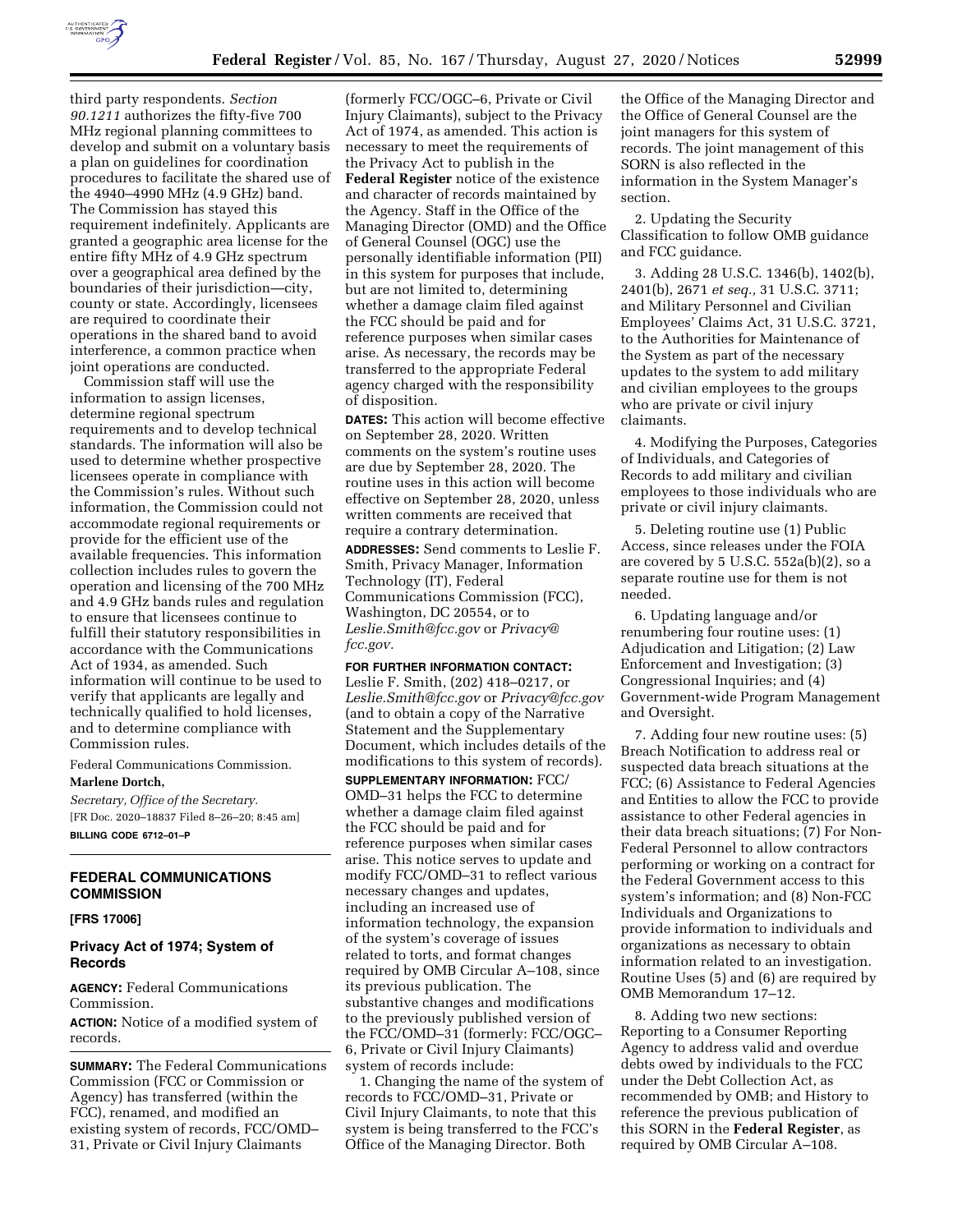The system of records is also updated to reflect various administrative changes related to policy and practices for storage, retrieval, and retention and disposal of the records; administrative, technical, and physical safeguards; and updated notification, records access, and contesting records procedures.

# **SYSTEM NAME AND NUMBER:**

FCC/OMD–31, Private or Civil Injury Claimants.

# **SECURITY CLASSIFICATION:**

Unclassified.

## **SYSTEM LOCATION:**

Office of the Managing Director (OMD) and Office of General Counsel (OGC), Federal Communications Commission, Washington, DC 20554.

#### **SYSTEM MANAGER(S):**

Office of the Managing Director (OMD) and Office of General Counsel (OGC), Federal Communications Commission (FCC), Washington, DC 20554.

# **AUTHORITY FOR MAINTENANCE OF THE SYSTEM:**

28 U.S.C. 1346(b), 1402(b), 2401(b), 2671 *et seq.;* 31 U.S.C. 3711; Military Personnel and Civilian Employees' Claims Act, 31 U.S.C. 3721.

## **PURPOSE(S) OF THE SYSTEM:**

Staff in OMD and OGC use information in the system's records for purposes that include, but are not limited to, determining whether the damage claim(s) (including claims filed by military personnel and civilian employees) filed against the FCC should be paid and for reference purposes when similar cases arise.<sup>1</sup> As necessary, the records may be transferred to the appropriate Federal agency charged with the responsibility of disposition.

# **CATEGORIES OF INDIVIDUALS COVERED BY THE SYSTEM:**

Individuals in this system include, but are not limited to, any individuals who are claimants under the Federal Tort Claims Act (FTCA), or the Military Personnel and Civilian Employees' Claims Act, or who assert a tort claim against an FCC employee.2

# **CATEGORIES OF RECORDS IN THE SYSTEM:**

Information in this system of records includes, but is not limited to, claims and supporting documentation (i.e., SF 95, Claim for Damage, Injury or Death), accident and incident reports, witness statements, tort claim vouchers, correspondence, memoranda, medical bills and payment receipts, repair and payment estimates and receipts, and pictures and other supporting documentation, and related types of records, reports, files, and materials, which are associated with individuals who are claimants under the Federal Tort Claims Act (FTCA), or the Military Personnel and Civilian Employees' Claims Act, or who assert a tort claim against an FCC employee.3

## **RECORD SOURCE CATEGORIES:**

The sources for the information in this system of records include, but are not limited to:

(a) Individuals filing such claims;

(b) Individuals who are the subjects of such claims;

(c) Attorneys or representatives of the claimants and the subjects of the claims;

(d) Communication between FCC bureaus and offices (B/Os); and

(e) Investigative materials and related documentation and decisions involved in appeals, amendments, and litigation concerning such claims.

#### **ROUTINE USES OF RECORDS MAINTAINED IN THE SYSTEM, INCLUDING CATEGORIES OF USERS AND PURPOSES OF SUCH USES:**

In addition to those disclosures generally permitted under 5 U.S.C. 552a(b) of the Privacy Act, all or a portion of the records or information contained in this system may be disclosed to authorized entities, as is determined to be relevant and necessary, outside the FCC as a routine use pursuant to 5 U.S.C. 552a(b)(3) as follows.

1. Adjudication and Litigation—To disclose information to the Department of Justice (DOJ), or to other administrative or adjudicative bodies before which the FCC is authorized to appear, when: (a) The FCC or any component thereof; (b) any employee of the FCC in his or her official capacity; (c) any employee of the FCC in his or her individual capacity where the DOJ or the FCC have agreed to represent the employee; or (d) the United States is a party to litigation or has an interest in such litigation, and the use of such records by the DOJ or the FCC is deemed by the FCC to be relevant and necessary to the litigation.

2. Law Enforcement and Investigation—To disclose pertinent

information to the appropriate Federal, State, local, or tribal agency responsible for investigating, prosecuting, enforcing, or implementing a statute, rule, regulation, or order, where the FCC becomes aware of an indication of a violation or potential violation of civil or criminal law or regulation.

3. Congressional Inquiries—To provide information to a Congressional office from the record of an individual in response to an inquiry from that Congressional office made at the written request of that individual.

4. Government-wide Program Management and Oversight—To disclose information to the National Archives and Records Administration (NARA) for use in its records management inspections; to the Government Accountability Office (GAO) for oversight purposes (including determinations concerning relief of accountable personnel from liability for losses of public funds and related fiscal matters); to the U.S. Treasury to disburse payment determination information to pay a claimant once the compensation decision has been reached; to the Department of Justice (DOJ) to obtain that department's advice regarding disclosure obligations under the Freedom of Information Act (FOIA); or to the Office of Management and Budget (OMB) to obtain that office's advice regarding obligations under the Privacy Act.

5. Breach Notification—To appropriate agencies, entities, and persons when: (a) The Commission suspects or has confirmed that there has been a breach of data maintained in the system of records; (b) the Commission has determined that as a result of the suspected or confirmed breach there is a risk of harm to individuals, the Commission (including its information systems, programs, and operations), the Federal Government, or national security; and (c) the disclosure made to such agencies, entities, and persons is reasonably necessary to assist in connection with the Commission's efforts to respond to the suspected or confirmed breach or to prevent, minimize, or remedy such harm.

6. Assistance to Federal Agencies and Entities—To another Federal agency or Federal entity, when the Commission determines that information from this system is reasonably necessary to assist the recipient agency or entity in: (a) Responding to a suspected or confirmed breach or (b) preventing, minimizing, or remedying the risk of harm to individuals, the recipient agency or entity (including its information systems, programs, and operations), the Federal Government, or national

<sup>1</sup>OGC reviews tort claims made against the FCC. Claimants should complete a Standard Form 95, Claim for Damage, Injury or Death, and are encouraged to submit the form by email to *[tort.claims@fcc.gov.](mailto:tort.claims@fcc.gov)* If email is impracticable, claimants may also submit a claim by U.S. Mail as noted on the FCC's web page at: *[www.fcc.gov.](http://www.fcc.gov)* 

<sup>2</sup> Information in this system may also be covered by the FCC/OMD–29, Motor Vehicle Maintenance Program, system of records, See *[https://](https://www.fcc.gov/general/privacy-act-information#systems) [www.fcc.gov/general/privacy-act-information](https://www.fcc.gov/general/privacy-act-information#systems) [#systems.](https://www.fcc.gov/general/privacy-act-information#systems)* 3 Ibid.